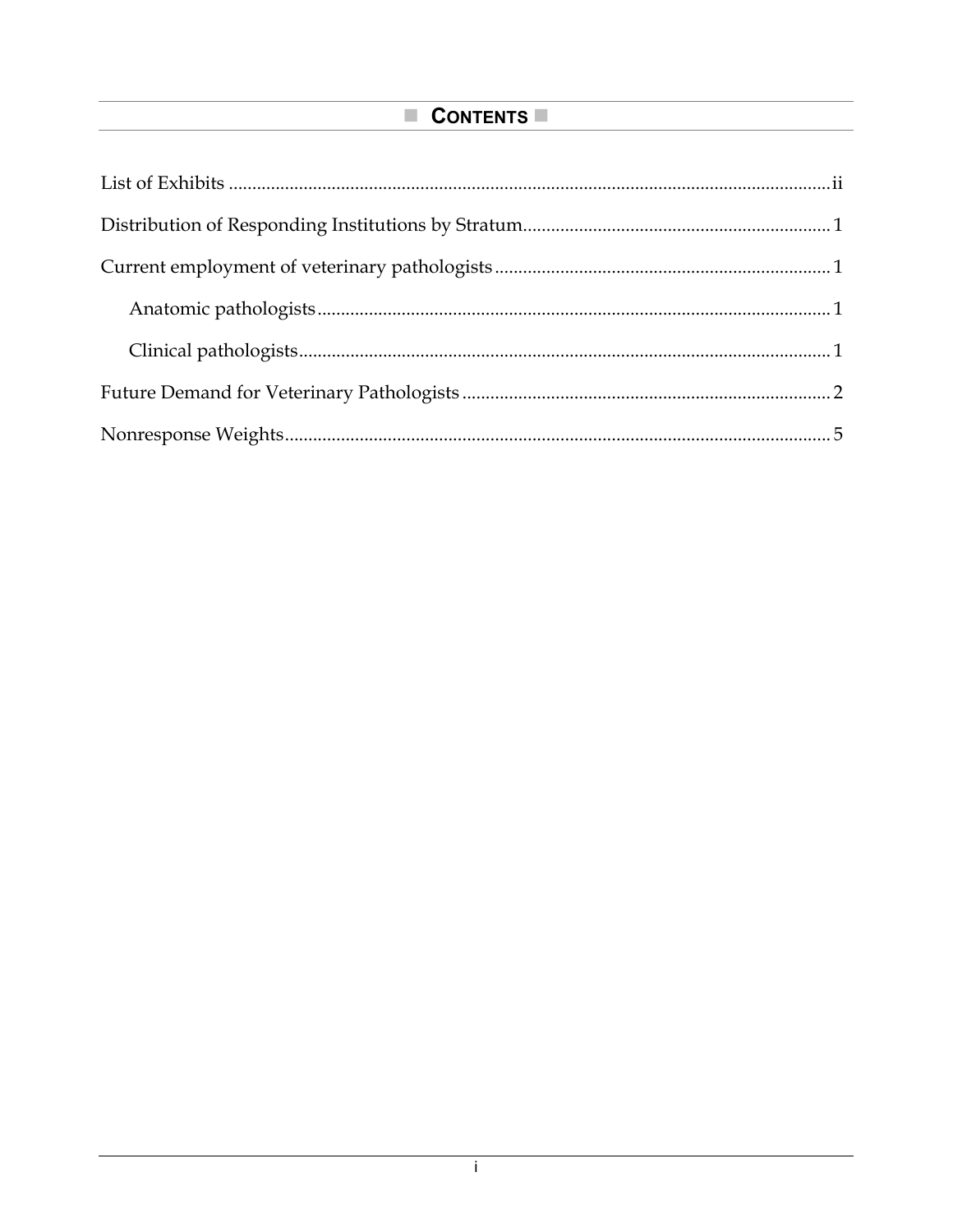### **EXHIBITS**

| Exhibit A3a. Anticipated Total Number of Pathology Job Openings and the Subset |
|--------------------------------------------------------------------------------|
| Exhibit A3b. Anticipated Total Number of Pathology Job Openings and the Subset |
| Exhibit A3c. Anticipated Total Number of Pathology Job Openings and the Subset |
| Exhibit A3d. Anticipated Total Number of Pathology Job Openings and the Subset |
|                                                                                |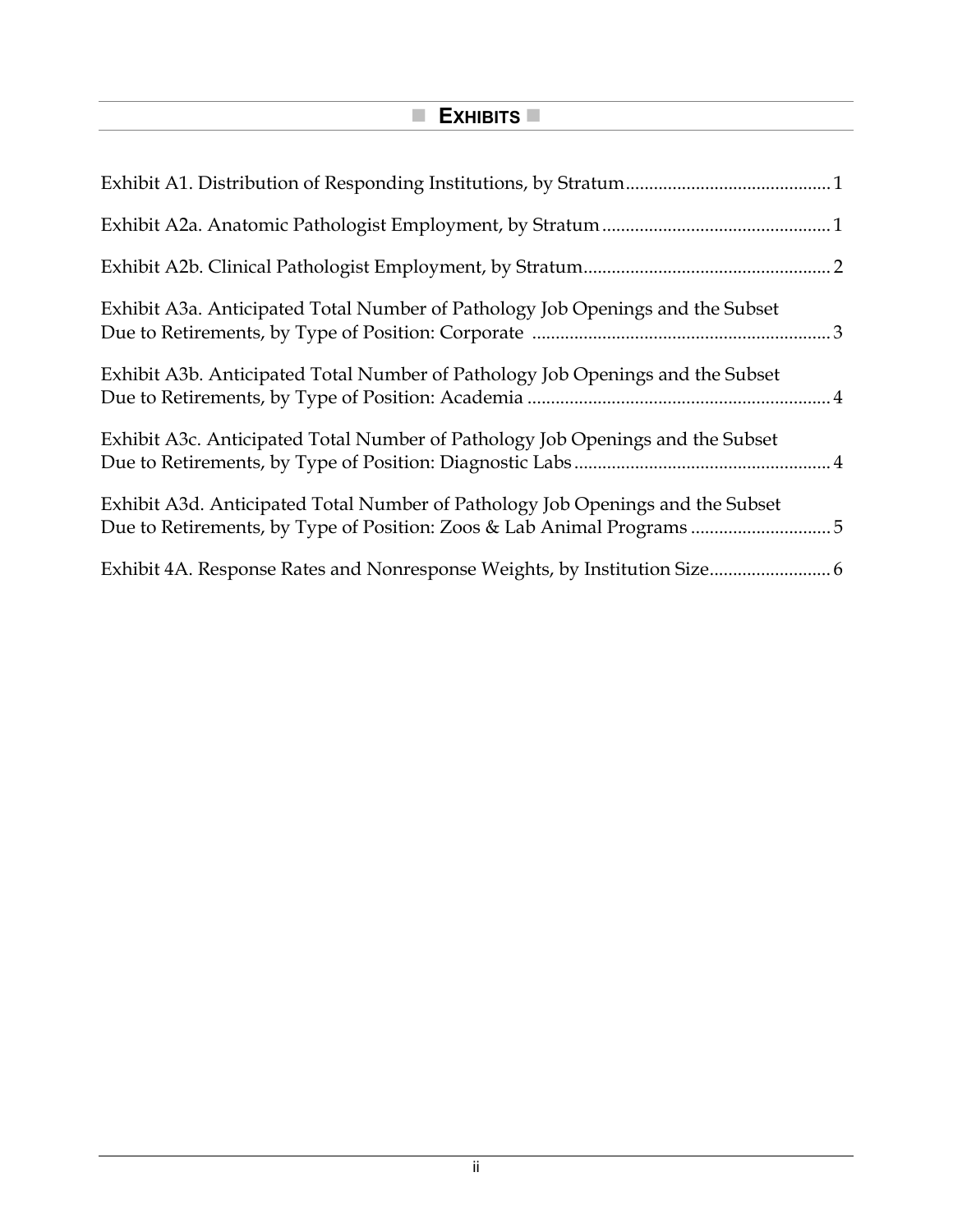The purpose of this addendum is to provide detailed information regarding current employment of and demand for veterinary pathologists by employment sector. In addition, this addendum provides information on the anticipated number of job openings and openings due to retirement by employment sector. The four employment sectors are industry (corporate), academia (ACAD), diagnostic labs (DIAG), and zoo and lab animal programs (ZLA).

#### **Distribution of responding institutions by stratum**

As Exhibit A1 shows, of the 141 organizations that returned a questionnaire, the largest percentage is in the corporate stratum (39%). Diagnostic labs make up the next largest group (26.2%), with academia and zoo and lab animal programs accounting for nearly equal numbers (17.7% and 17.0% respectively).

|              | <b>Institutions, by Stratum</b> |                |
|--------------|---------------------------------|----------------|
| <b>TYPE</b>  | <b>Number</b>                   | <b>Percent</b> |
| Corporate    | 55                              | 39.0%          |
| <b>ACAD</b>  | 25                              | 17.7           |
| <b>DIAG</b>  | 37                              | 26.2           |
| <b>ZLA</b>   | 24                              | 17.0           |
| <b>TOTAL</b> | 141                             | 100.0%         |

**Exhibit A1. Distribution of Responding** 

#### **Current employment of veterinary pathologists**

#### **Anatomic Pathologists**

Two items near the beginning of the questionnaire—before the separate anatomic and clinical pathology sections—asked respondents to supply the number of veterinary pathologists they currently employ. For this addendum, the responses are presented by stratum. Exhibits A2a and A2b summarize the responses by stratum. Of the 133 institutions that provided information on the number of anatomic pathologists employed, nearly all of them (94.3% overall) employ them, although the percentages vary somewhat by stratum. At the upper end, all of the diagnostic labs employ anatomic pathologists. At the lower end, 87.5% of zoo and lab animal programs employ them. The corporate sector employs the greatest number  $(n = 404)$ , while zoo and animal lab programs employ the fewest (*n* = 75). Academia employs the highest average number of anatomic pathologists (8.6), followed by corporations (7.8), diagnostic labs (4.7), and, finally, zoo and lab animal programs (3.6).

#### **Clinical Pathologists**

As Exhibit A2b shows, fewer institutions employ clinical pathologists. Overall, 52.6% of institutions hire them. Nearly all academic institutions hire clinical pathologists (84%), while only 20.5% of zoo and lab animal programs do so.

| <b>STRATUM</b> | n   | % Employing<br><b>Pathologists</b> | <b>Total # Pathologists</b><br>Employed* | Average #<br><b>Pathologists</b><br>Employed* | Range of<br><b>Pathologists</b><br>Employed* |
|----------------|-----|------------------------------------|------------------------------------------|-----------------------------------------------|----------------------------------------------|
| Corporate      | 55  | 94.5%                              | 404                                      | 7.8                                           | $13 - 70$                                    |
| <b>ACAD</b>    | 25  | 92.0                               | 197                                      | 8.6                                           | $3 - 20$                                     |
| <b>DIAG</b>    | 37  | 100.0                              | 174                                      | 4.7                                           | $1 - 17$                                     |
| <b>ZLA</b>     | 24  | 87.5                               | 75                                       | 3.6                                           | $1 - 12$                                     |
| <b>TOTAL</b>   | 133 | 94.3%                              | 850                                      | 6.4                                           | $1 - 70$                                     |

#### **Exhibit A2a. Anatomic Pathologist Employment, by Stratum**

\*Among institutions employing *any* anatomic pathologists.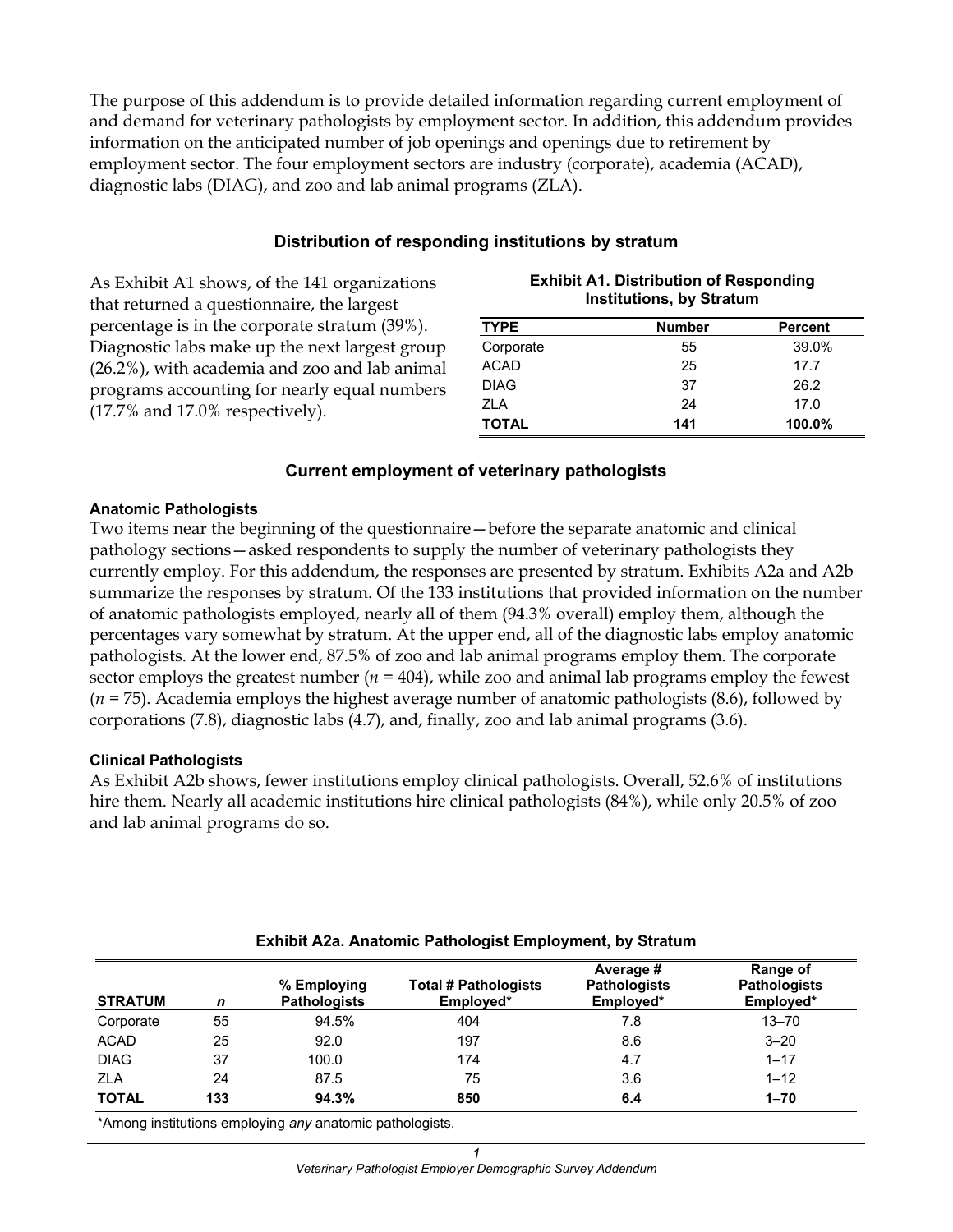| <b>STRATUM</b> | n  | % Employing<br><b>Pathologists</b> | <b>Total # Pathologists</b><br>Employed* | Average #<br><b>Pathologists</b><br>Employed* | Range of<br><b>Pathologists</b><br>Employed* |
|----------------|----|------------------------------------|------------------------------------------|-----------------------------------------------|----------------------------------------------|
| Corporate      | 23 | 41.8%                              | 81                                       | 3.5                                           | $1 - 27$                                     |
| <b>ACAD</b>    | 21 | 84.0                               | 73                                       | 3.5                                           | $2 - 6$                                      |
| <b>DIAG</b>    | 11 | 29.7                               | 20                                       | 1.8                                           | $1 - 4$                                      |
| <b>ZLA</b>     | 5  | 20.8                               | 17                                       | 3.4                                           | $1 - 5$                                      |
| <b>TOTAL</b>   | 60 | 52.6%                              | 191                                      | 3.2                                           | $1 - 27$                                     |

**Exhibit A2b. Clinical Pathologist Employment, by Stratum** 

\*Among institutions employing *any* clinical pathologists.

l

The greatest number of clinical pathologists employed are working in the corporate sector  $(n = 81)$ , followed closely by academia (*n* = 73). Diagnostic labs and zoo and lab animal programs employ relatively few (*n* = 20 and *n* = 17, respectively). On average, however, corporations, academia, and zoo and animal lab programs hire about the same number (3.5, 3.5, and 3.4, respectively).

#### **Future demand for veterinary pathologists**

Two items on the questionnaire asked respondents to estimate the number of veterinary pathologists they would be hiring during two different periods: 2008–2009 and 2010–2013. Additional items allowed respondents to indicate how many of those openings would be due to retirements.1 Exhibits A3a through A3d display the number of responses to each item, the percentage of respondents who indicated they would have any pathology openings during the years asked about (and the percentage indicating that any would be due to retirements), and the average number of openings during those years (and the average number due to retirements) by type of position and stratum.

Note that the total number of positions and the total number of retirements are sums of the numbers provided by respondents for each year and each type of position; therefore, they are highly dependent on the number of respondents that completed a questionnaire. Thus, these numbers are meant to be instructive only. Naturally, they fluctuate quite a bit as the number of respondents decreases and should be viewed as indicators only**.** Readers also should keep in mind that, due to nonresponse, these numbers are low compared to the actual number of positions. Thus, the estimates were weighted to adjust for nonresponse. Given the response rate varied by institution size (i.e., the total number of pathologists employed), the nonrespnse weights were calculated separately for each of four categories of institution size—0, 1–5, 6–10, and 11 or more. Details about the nonresponse weights are given in Exhibit 4d at the end of this document.

As indicated in the exhibits, respondents to both the anatomic and clinical pathology portions of the questionnaire were more likely to anticipate having any openings in 2010–2013 than in 2008–2009.

In the academic and diagnostic lab strata, the percent of institutions with anticipated openings varies little from 2008–2009 to 2010–2013. Among academic respondents, 81.8% of institutions expect to have

 $<sup>1</sup>$  Of all the items on the employer questionnaire, this series about openings and openings due to retirements seemed most</sup> problematic for respondents, as evidenced by the number who left some or all of them blank. For the anatomic pathology portion of the instrument, as many as 24% of the responses had to be coded as "missing/refused." For the clinical pathology portion, the percentage reached as high as 65.1%. It could be that those with zero expected open positions chose to skip these items, but we do not know for certain. Therefore, the results for these items must be interpreted cautiously.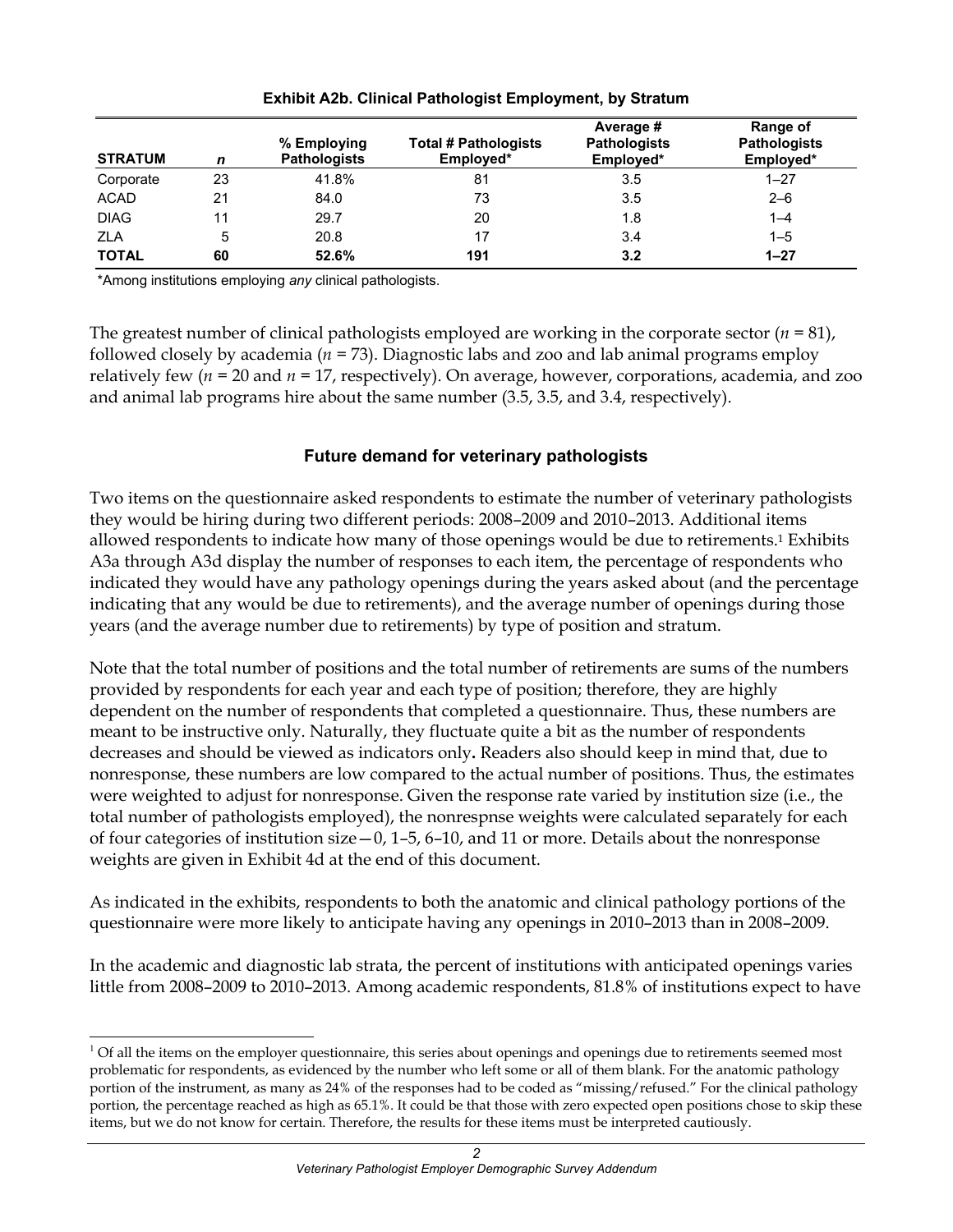|                                    |    |                                     | <b>Anatomic Pathology</b>     |                           | <b>Clinical Pathology</b> |                                       |                                 |                           |
|------------------------------------|----|-------------------------------------|-------------------------------|---------------------------|---------------------------|---------------------------------------|---------------------------------|---------------------------|
| Openings in                        | n  | % with any<br>open<br>positions     | Avg # of<br>open<br>positions | Total # of<br>positions   | $\mathsf{n}$              | % with any<br>open<br>positions       | Avg $#$ of<br>open<br>positions | Total # of<br>positions   |
| 2008-2009                          | 42 | 69.0                                | 2.7                           | 79                        | 21                        | 47.6                                  | 2.3                             | 23                        |
| 2010-2013                          | 43 | 79.1                                | 2.5                           | 84                        | 20                        | 75.0                                  | 1.7                             | 26                        |
| Weighted for<br>nonresponse        |    |                                     |                               |                           |                           |                                       |                                 |                           |
| 2008-2009                          | 40 | 62.5                                | 2.4                           | 59                        | 17                        | 47.1                                  | 2.1                             | 16                        |
| 2010-2013                          | 39 | 76.9                                | 2.2                           | 65                        | 17                        | 70.6                                  | 1.6                             | 19                        |
| Openings due to<br>retirements in  | n  | % with any<br>due to<br>retirements | Avg $#$ due to<br>retirements | Total # of<br>retirements | n                         | $%$ with any<br>due to<br>retirements | Avg $#$ due to<br>retirements   | Total # of<br>retirements |
| 2008-2009                          | 38 | 31.6                                | 1.7                           | 20                        | 16                        | 12.5                                  | 1.0                             | $\overline{2}$            |
| 2010-2013                          | 43 | 51.2                                | 1.9                           | 42                        | 17                        | 29.4                                  | 1.2                             | 6                         |
| <b>Weighted for</b><br>nonresponse |    |                                     |                               |                           |                           |                                       |                                 |                           |
| 2008-2009                          | 34 | 29.4                                | 1.6                           | 16                        | 13                        | 7.7                                   | 1.0                             | 1                         |
| 2010-2013                          | 40 | 45.0                                | 1.7                           | 32                        | 14                        | 28.6                                  | 1.2                             | 5                         |

#### **Exhibit A3a. Anticipated Total Number\* of Pathology Job Openings & the Subset Due to Retirements, by Type of Position: Corporate**

\*Average number of positions is the average among those reporting **any** open positions.

openings in 2008–2009, while 85.7% expect to have openings in 2010–2013. Among diagnostic labs, 78.3% forecast open positions in 2008–2009, while 79.3% expect to do so in 2010–2013.

In the corporate and zoo and lab animal strata, the differences between 2008–2009 and 2010–2013 are greater. Among corporations, 69% expect to have openings in 2008–2009, compared to 79.1% in 2010– 2013. Among zoo and lab animal programs, 40% expect to have openings in 2008–2009. This percentage is expected to increase to 65% by 2010–2013.

The percent of openings among anatomic pathology positions due to retirement is higher for 2010– 2013 than 2008–2009 for all strata. Among corporate institutions, 31.6% of openings in 2008–2009 will be due to retirement, compared to 51.2% in 2010–2013. With regard to academia, 42.9% of open positions will be due to retirement in 2008–2009, compared to 63.6% in 2010–2013. Among diagnostic labs, 27.6% of openings in 2008–2009 will be due to retirement, compared to 60% in 2010–2013. Zoo and lab animal programs expect the lowest percentage of openings due to retirement—15% in 2008– 2009 and 30% in 2010–2013.

The pattern of openings and openings due to retirement is the same for the weighted data as for the unweighted data (e.g., if the unweighted data show more openings in 2008–2009, so do the weighted data). However, in some strata, the numbers and percentages differ somewhat. For example, in the corporate sector, the unweighted data show that 69% of institutions will have openings in 2008–2009. When the data are weighted, that estimate drops to 62.5%. The unweighted data show 79.1% of corporations will have openings in 2010–2013, while the weighted data show 76.9%. In the zoo and lab animal stratum, the unweighted data show that 40% of institutions will have openings in 2008– 2009, while the weighted data suggest only 16.6% will; the unweighted percentage of institutions with openings in 2010–2013 is 65%, compared to a weighted figure of 77.8%.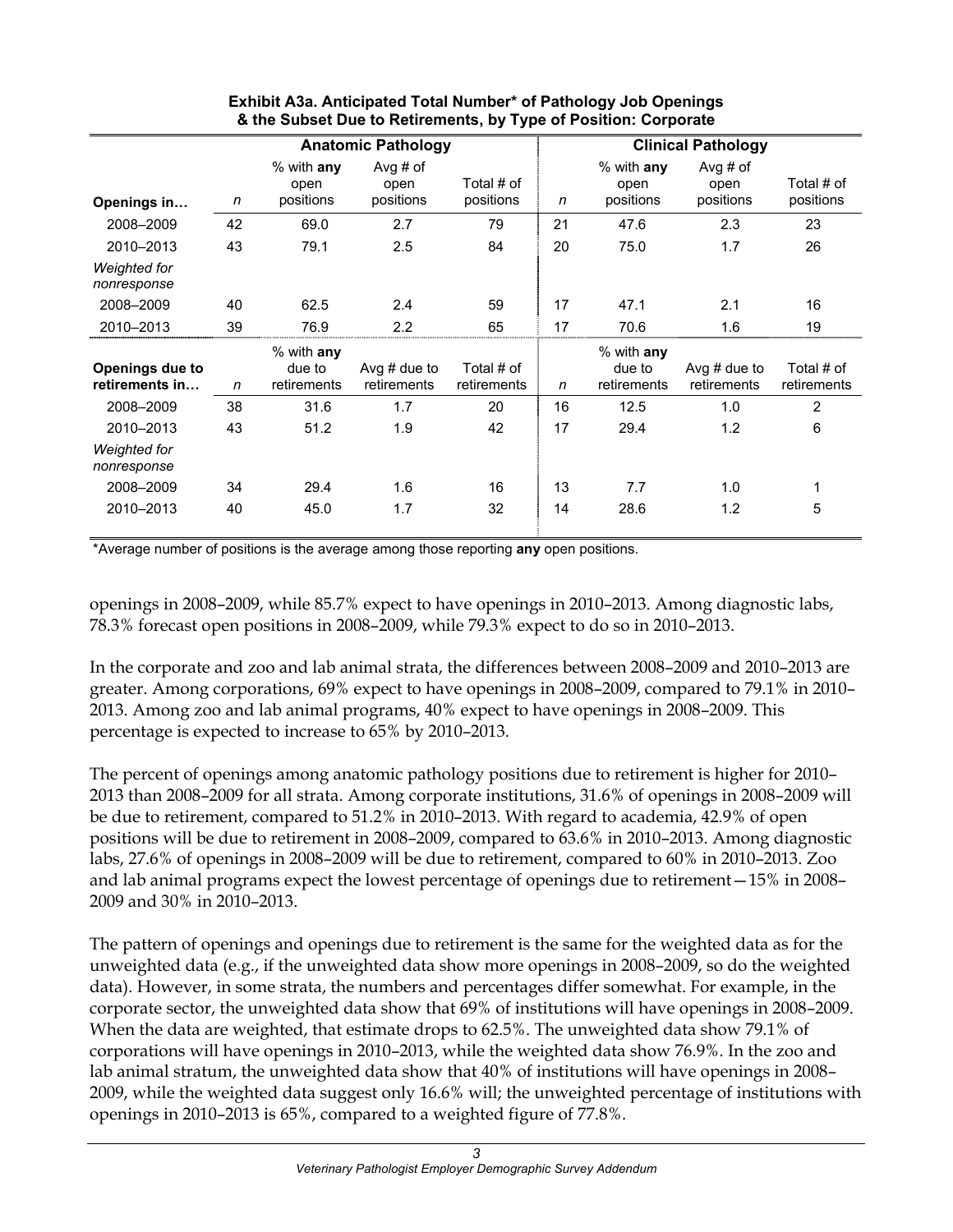|                                   | <b>Anatomic Pathology</b> |                                       |                               |                           |    |                                       | <b>Clinical Pathology</b>     |                           |  |
|-----------------------------------|---------------------------|---------------------------------------|-------------------------------|---------------------------|----|---------------------------------------|-------------------------------|---------------------------|--|
| Openings in                       | n                         | $%$ with any<br>open<br>positions     | Avg $#$ of open<br>positions  | Total # of<br>positions   | n  | $%$ with any<br>open<br>positions     | Avg # of<br>open<br>positions | Total # of<br>positions   |  |
| 2008-2009                         | 22                        | 81.8                                  | 1.7                           | 30                        | 14 | 42.9                                  | 1.3                           | 8                         |  |
| 2010-2013                         | 21                        | 85.7                                  | $2.2\phantom{0}$              | 39                        | 15 | 86.7                                  | 1.3                           | 17                        |  |
| Weighted for nonresponse          |                           |                                       |                               |                           |    |                                       |                               |                           |  |
| 2008-2009                         | 16                        | 81.3                                  | 1.7                           | 21                        | 9  | 44.4                                  | 1.3                           | 5                         |  |
| 2010-2013                         | 14                        | 85.7                                  | 2.2                           | 26                        | 10 | 90.0                                  | 1.3                           | 11                        |  |
| Openings due to<br>retirements in | n                         | $%$ with any<br>due to<br>retirements | Avg $#$ due to<br>retirements | Total # of<br>retirements | n  | $%$ with any<br>due to<br>retirements | Avg $#$ due to<br>retirements | Total # of<br>retirements |  |
| 2008-2009                         | 21                        | 42.9                                  | 1.7                           | 15                        | 12 | 16.6                                  | 1.0                           | 2                         |  |
| 2010-2013                         | 22                        | 63.6                                  | 2.4                           | 33                        | 14 | 78.6                                  | 1.2                           | 13                        |  |
| Weighted for nonresponse          |                           |                                       |                               |                           |    |                                       |                               |                           |  |
| 2008-2009                         | 14                        | 42.9                                  | 1.7                           | 11                        | 8  | 12.5                                  | 1.0                           |                           |  |
| 2010-2013                         | 16                        | 56.3                                  | 2.3                           | 22                        | 9  | 77.8                                  | 1.2                           | 9                         |  |

#### **Exhibit A3b. Anticipated Total Number\* of Pathology Job Openings & the Subset Due to Retirements, by Type of Position: Academia**

\*Average number of positions is the average among those reporting **any** open positions.

As with the anatomic pathology openings, the percent of institutions with clinical pathology openings is higher for 2010–2013 than 2008–2009 for all strata. In the corporate stratum, 47.6% of institutions expect to have openings in 2008–2009, while 75% forecast openings for 2010–2013. In academia, the percent of institutions with openings is expected to more than double, from 42.9% for 2008–2009 to 86.7% for 2010–2013. Diagnostic labs also expect in increase in open positions, with 22.2% expecting them in 2008–2009, compared to 37.5% in 2010–2013. For zoo and lab animal programs, the percent expecting open positions increases from 16.6% for 2008–2009 to 25.0% for 2010–2013.

|                                   |                           |                                        | & the Subset Due to Retirements, by Type of Position: Diagnostic Labs |                           |   |                                       |                               |                           |  |  |
|-----------------------------------|---------------------------|----------------------------------------|-----------------------------------------------------------------------|---------------------------|---|---------------------------------------|-------------------------------|---------------------------|--|--|
|                                   | <b>Anatomic Pathology</b> |                                        |                                                                       |                           |   |                                       | <b>Clinical Pathology</b>     |                           |  |  |
| Openings in                       | n                         | $%$ with any<br>open<br>positions      | Avg $#$ of open<br>positions                                          | Total # of<br>positions   | n | $%$ with any<br>open<br>positions     | Avg # of<br>open<br>positions | Total # of<br>positions   |  |  |
| 2008-2009                         | 33                        | 78.8                                   | 1.5                                                                   | 40                        | 9 | 22.2                                  | 1.0                           | $\overline{2}$            |  |  |
| 2010-2013                         | 29                        | 79.3                                   | 1.8                                                                   | 42                        | 8 | 37.5                                  | 1.3                           | 4                         |  |  |
| <b>Weighted for nonresponse</b>   |                           |                                        |                                                                       |                           |   |                                       |                               |                           |  |  |
| 2008-2009                         | 31                        | 77.4                                   | 1.5                                                                   | 36                        | 7 | 14.3                                  | 1.0                           |                           |  |  |
| 2010-2013                         | 26                        | 76.9                                   | 1.8                                                                   | 36                        | 6 | 33.3                                  | 1.3                           | 3                         |  |  |
| Openings due to<br>retirements in | n                         | $\%$ with any<br>due to<br>retirements | Avg $#$ due to<br>retirements                                         | Total # of<br>retirements | n | $%$ with any<br>due to<br>retirements | Avg $#$ due to<br>retirements | Total # of<br>retirements |  |  |
| 2008-2009                         | 29                        | 27.6                                   | 1.0                                                                   | 8                         | 7 | 14.3                                  | 1.0                           |                           |  |  |
| 2010-2013                         | 30                        | 60.0                                   | 1.7                                                                   | 30                        | 6 | 33.3                                  | 1.0                           | 2                         |  |  |
| Weighted for nonresponse          |                           |                                        |                                                                       |                           |   |                                       |                               |                           |  |  |
| 2008-2009                         | 26                        | 26.9                                   | 1.0                                                                   |                           | 6 | 16.6                                  | 1.0                           |                           |  |  |
| 2010-2013                         | 28                        | 57.1                                   | 1.6                                                                   | 25                        | 4 | 25.0                                  | 1.0                           |                           |  |  |

#### **Exhibit A3c. Anticipated Total Number\* of Pathology Job Openings & the Subset Due to Retirements, by Type of Position: Diagnostic Labs**

\*Average number of positions is the average among those reporting **any** open positions.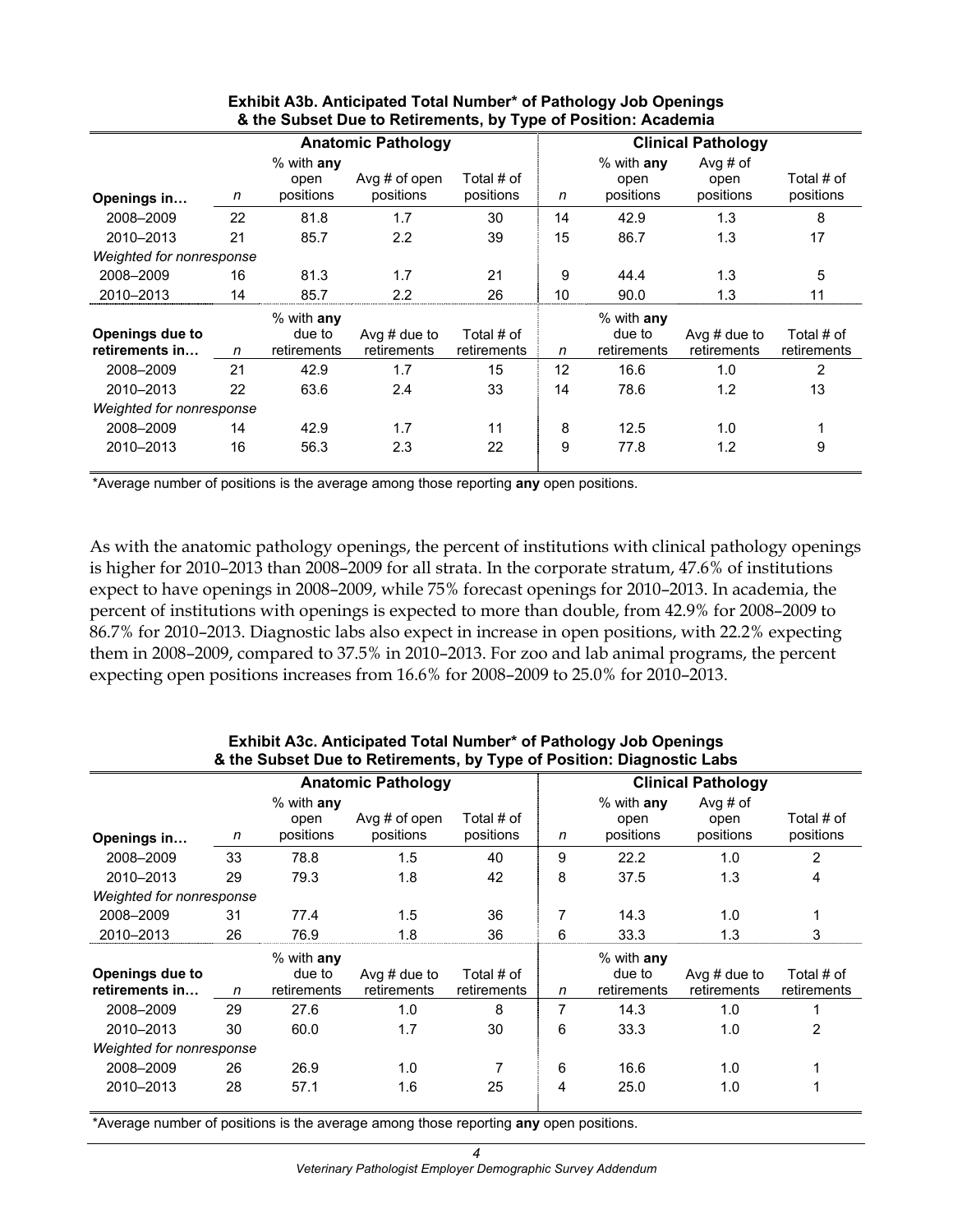|                          |    |                                   | <b>Anatomic Pathology</b>    |                         |    |                                   | <b>Clinical Pathology</b>       |                         |
|--------------------------|----|-----------------------------------|------------------------------|-------------------------|----|-----------------------------------|---------------------------------|-------------------------|
| Openings in              | n  | $%$ with any<br>open<br>positions | Avg $#$ of open<br>positions | Total # of<br>positions | n  | $%$ with any<br>open<br>positions | Avg $#$ of<br>open<br>positions | Total # of<br>positions |
| 2008-2009                | 20 | 40.0                              | 1.6                          | 13                      | 6  | 16.6                              | 1.0                             |                         |
| 2010-2013                | 20 | 65.0                              | 1.4                          | 18                      | 4  | 25.0                              | 1.0                             |                         |
| Weighted for nonresponse |    |                                   |                              |                         |    |                                   |                                 |                         |
| 2008-2009                | 36 | 16.6                              | 1.8                          | 11                      | 13 | 7.8                               | 1.0                             |                         |
| 2010-2013                | 36 | 77.8                              | 1.1                          | 32                      | 12 | 8.3                               | 1.0                             |                         |
| Openings due to          |    | $%$ with any<br>due to            | Avg $#$ due to               | Total # of              |    | $%$ with any<br>due to            | Avg $#$ due to                  | Total # of              |
| retirements in           | n  | retirements                       | retirements                  | retirements             | n  | retirements                       | retirements                     | retirements             |
| 2008-2009                | 20 | 15.0                              | 1.3                          | 4                       | 5  | 20.0                              | 1.0                             |                         |
| 2010-2013                | 20 | 30.0                              | 1.7                          | 10                      | 6  | 16.6                              | 1.0                             |                         |
| Weighted for nonresponse |    |                                   |                              |                         |    |                                   |                                 |                         |
| 2008-2009                | 36 | 8.3                               | 1.0                          | 3                       | 13 | 7.8                               | 1.0                             |                         |
| 2010-2013                | 35 | 14.3                              | 1.5                          | 8                       | 13 | 7.7                               | 1.0                             |                         |

#### **Exhibit A3d. Anticipated Total Number\* of Pathology Job Openings & the Subset Due to Retirements, by Type of Position: Zoos & Lab Animal Programs**

\*Average number of positions is the average among those reporting **any** open positions.

The percent of open positions due to retirement also increases from 2008–2009 to 2010–2013 for three of the four strata. In 2008–2009, 12.5% of openings in corporate institutions will be due to retirement, compared to 29.4% in 2010–2013. In academia, only 16.6% of 2008–2009 openings will be due to retirement, while 78.6% will in 2010–2013. Among diagnostic labs, the percent of openings increases from 14.3% for 2008–2009 to 33.3% for 2010–2013. The only decline in the percent of openings due to retirement is in the zoo and lab animal program stratum, where 20% in 2008–2009 are due to retirement, compared to 16.6% in 2010–2013.

With respect to clinical pathologists, the differences between the weighted and unweighted data vary from stratum to stratum. In the corporate stratum, there is little difference in the weighted and unweighted estimates with respect to the percent with openings and the average number of open positions. However, the number of institutions and the total number of positions decrease slightly. In academia, the same pattern holds. The difference between the unweighted and weighted estimates is somewhat greater among diagnostic labs. The unweighted data suggest that 22.2% of institutions will have openings in 2008–2009, while for the weighted data that percentage drops to 14.3%. Among zoo and animal lab programs, the unweighted data show 16.6% of institutions will have openings in 2008–2009. When the data are weighted, that estimate drops to 7.8%.

When looking at the estimates by stratum, especially for clinical pathology openings, the number of responding institutions is often small—in some cases, fewer than 10 respondents. Thus, the estimates should be interpreted cautiously.

#### **Nonresponse weights**

As a result of nonresponse in the employer stratum, some of the estimates in the body of the report may be low, particularly statistics such as the number of pathologists that will be hired or the number that will be hired due to retirement. As a consequence, we calculated response rates for four different